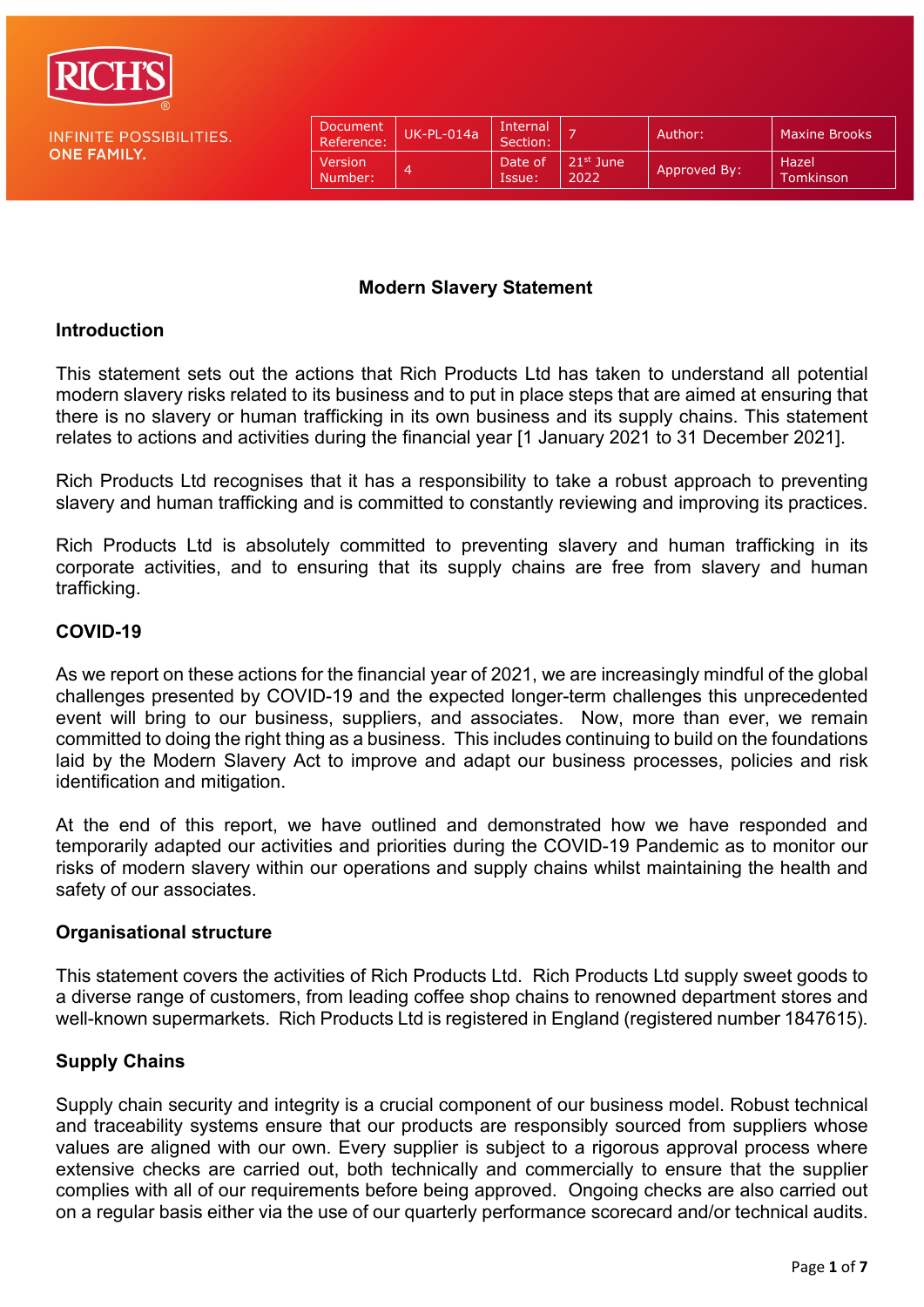

**ONE FAMILY.** 

**INFINITE POSSIBILITIES.** 

| Document<br>Reference: | $UK-PL-014a$ | Internal<br>Section: |                     | Author:      | <b>Maxine Brooks</b>      |
|------------------------|--------------|----------------------|---------------------|--------------|---------------------------|
| Version<br>Number:     | 4            | Date of<br>Issue:    | $21st$ June<br>2022 | Approved By: | Hazel<br><b>Tomkinson</b> |

We work to influence suppliers' practices and where gross violations are uncovered; we would attempt to work with the supplier to correct it in the first instance. If it became apparent that the required improvement is not possible, then a review of the trading relationship would be undertaken.

As a business we use Labour Providers to supply a percentage of our workforce. Each Labour Provider is audited against our own Labour Provider audit standard every 6 months. Within these audits, the ETI Base Code and controls around Modern Slavery are reviewed.

We always monitor, assess, and mitigate the potential risk areas in our supply chains and have robust systems in place to deal with such risks. We provide Supplier Self Audit Questionnaires which include an Ethical Section as per below and have recently implemented the use of a software tool called Tracegains across our Supply base. This software allows us to determine when BRC and specifications are due for renewal in advance of the completion date.

| Section 2.13 - Ethical                                                   |                             |  |  |  |  |  |
|--------------------------------------------------------------------------|-----------------------------|--|--|--|--|--|
| Do you comply with the ethical trading initiative? See link:<br>YES / NO |                             |  |  |  |  |  |
| https://www.ethicaltrade.org/eti-base-code                               |                             |  |  |  |  |  |
| Do you have an ethical policy?                                           | YES / NO                    |  |  |  |  |  |
| Have you had an ethical audit?                                           | YES / NO - Date:<br>Result: |  |  |  |  |  |
| YES / NO - Membership number:<br>Are you a member of sedex?              |                             |  |  |  |  |  |

#### **Responsibility**

Responsibility for Rich Products Ltd.'s initiatives addressing slavery and human trafficking is as follows.

Responsibility for policies is;

- People Support People Support Director, Rich Products Ltd, for policies related to the prevention of slavery and human trafficking in our own operations.
- Managing Director of Rich Products Ltd, for the Code of Conduct/Ethics.
- Procurement Head of Procurement, for ensuring the policies relating to the prevention of slavery and human trafficking in our supply chain are adhered to.

#### **Due Diligence and Mitigating Risk**

In our own operations, the People Support team are responsible for ensuring that our company adhere to all employment laws in the due diligence checks undertaken during different stages of employment, from initial recruitment onward.

As part of our initiative to identify and mitigate risk we monitor ethical standards across the business on a regular basis both internally and via external third-party audits. Sites undergo unannounced SEDEX members Ethical Trade Audits every other year. This activity is also supported by our Ethical Trading Policy, our CSR Policy, our Equal Opportunities Policy, and our commitments to ensuring the safety of our associates.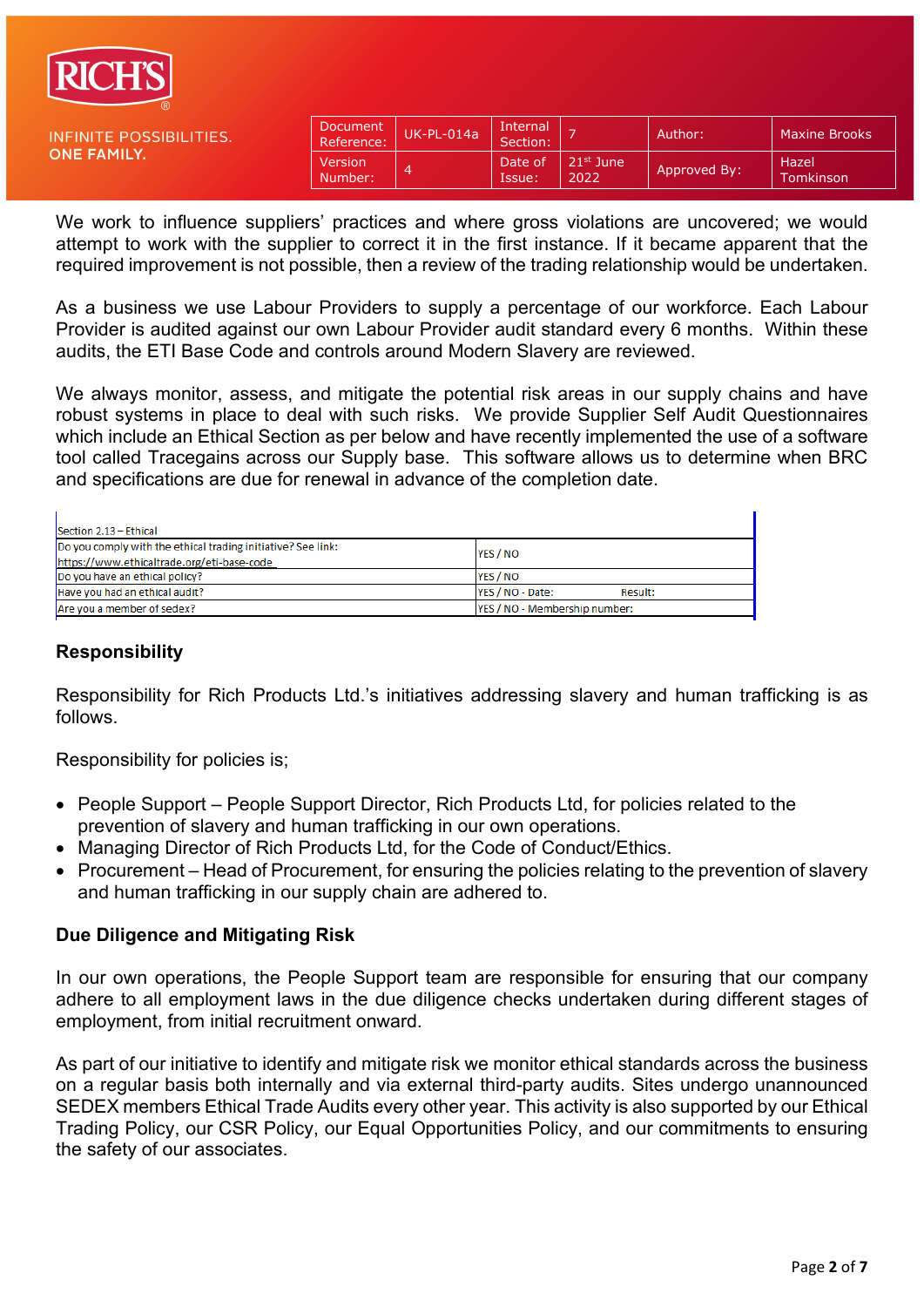

| Document<br>Reference:    | UK-PL-014a | Internal<br>Section: |                     | Author:      | <b>Maxine Brooks</b> |
|---------------------------|------------|----------------------|---------------------|--------------|----------------------|
| Version<br><b>Number:</b> | <b>اے</b>  | Date of<br>Issue:    | $21st$ June<br>2022 | Approved By: | Hazel<br>Tomkinson   |

#### **Due Diligence of Suppliers Undertaking**

Rich Products Ltd undertakes due diligence when considering its procurement arrangements, and regularly reviews its existing suppliers. Our due diligence and reviews include:

- Conducting supplier audits or assessments through the company's own associates, which have a greater degree of focus on slavery and human trafficking where general risks are identified
- Suppliers are required to sign up to the company's code of conduct
- Any UK agency supplier must be registered with the Gangmaster Licencing Abuse Authority
- Participating in collaborative initiatives focused on human rights in general, and slavery and human trafficking in particular including Stronger Together

#### **Relevant policies**

Rich Products Ltd operates the following policies that describe its approach to the identification of modern slavery risks and steps to be taken to prevent slavery and human trafficking in its operations.

- **Whistleblowing policy**. Rich Products Ltd operates a Whistleblowing Policy which encourages all its associates, customers, and other business partners to report any concerns related to the direct activities, or the supply chains of, the organisation. This includes any circumstances that may give rise to an enhanced risk of slavery or human trafficking. Rich Products Ltd.'s whistleblowing procedure is designed to make it easy for associates to make disclosures, without fear of retaliation.
- **Code of conduct.** This code makes it clear to all associates and suppliers the actions and behaviours expected of them when representing Rich Products Ltd. Rich Products Ltd strives to maintain the highest standards of associate/supplier conduct and ethical behaviour when operating and managing its supply chain.
- **Supplier/Procurement Code of Conduct.** Rich Products Ltd is committed to ensuring that its suppliers adhere to the highest standards of ethics and are required to demonstrate that they provide safe working conditions where necessary, treat workers with dignity and respect, and act ethically and within the law in their use of labour.

Any suppliers we use are pre-qualified using our RFI and SAQ documents and are only approved to the next stage (RFQ or RFP) if they pass our commercial and technical checks. We integrate forced labour policies within our contract and new supplier completion forms through the use of legal clauses and assess and screen those suppliers via the use of our technical approval procedure.

 As a minimum requirement, all new suppliers must have BRC Accreditation Grade A, pass our Dun and Bradstreet financial check and must agree to our terms and conditions.

Rich Products Ltd works with suppliers to ensure that they meet the standards of the code and improve their worker's working conditions. Agencies and suppliers are audited on a regular basis.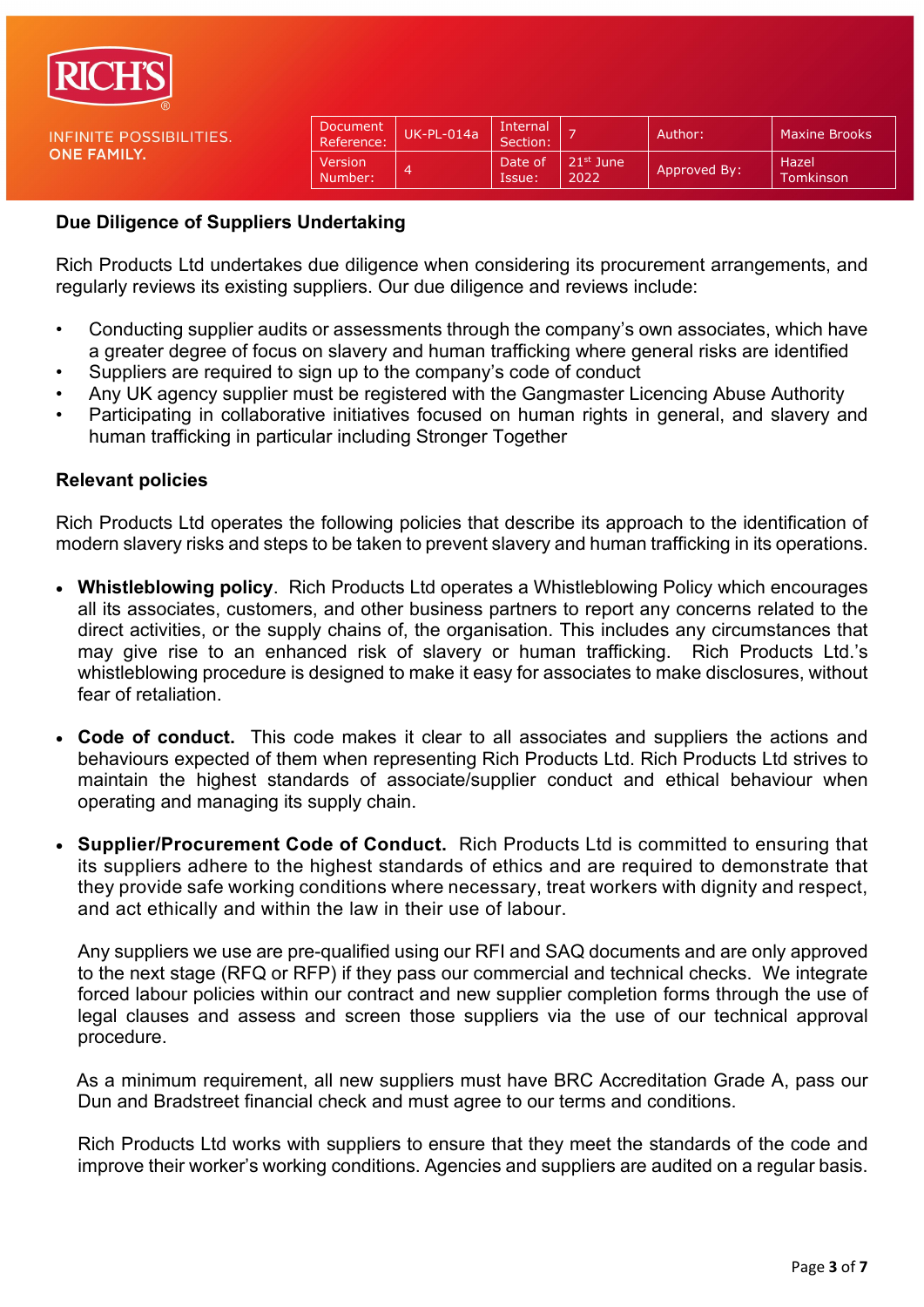

| Document<br>Reference:    | $UK-PL-014a$ | Internal<br>Section: |                     | Author:      | <b>Maxine Brooks</b> |
|---------------------------|--------------|----------------------|---------------------|--------------|----------------------|
| <b>Version</b><br>Number: | ⊿            | Date of<br>Issue:    | $21st$ June<br>2022 | Approved By: | Hazel<br>Tomkinson   |

- **Policy for Recruitment / Agency workers.** Rich Products Ltd operates a robust recruitment policy, including conducting eligibility to work in the UK checks for all associates to safeguard them against human trafficking or individuals being forced to work against their will. Rich Products Ltd will only use specified, reputable employment agencies which have been audited to source labour and always verifies the practices of any new agency it is using before accepting associates from that agency. Agencies are audited by People Support every six months. In the event of any risk being identified in respect of any worker, they would be spoken in accordance with the advice provided by 'Stronger Together' and further advice would immediately be sought from the Gangmaster and Labour Abuse Authority if it were deemed to be necessary.
- **ETI Base Code/Ethical Trade Policy.** Rich Products Ltd complies with the Ethical Trading Initiative (ETI) Base Code and enforces its Ethical Trade policy. Rich Products Ltd recognises the importance of being aware of labour practices in its supply chain and the need to monitor, evaluate and act on information about our suppliers and their sub-contractors' performance. Only agencies holding a GLA (Gangmaster Licensing Authority) license are used for the supply of temporary labour.

 Rich Products is also registered with SEDEX (the largest collaborative platform for sharing ethical supply chain data).

- **Anti-Slavery Policy.** Our Anti-Slavery Policy reflects our commitment to acting ethically and with integrity in all our business relationships and to implementing and enforcing effective systems and controls to ensure slavery and human trafficking is not taking place anywhere in our supply chains.
- **Bullying and Harassment Policy**. Rich Products are committed to providing a work environment that is free from bullying and harassment in which individuals to not feel threatened or intimidated. This policy covers everyone working at Rich Products including agency labour. This policy also refers to victimisation which is also prohibited.
- **Equal Opportunities Policy**. Rich Products are committed in promoting an ethos and culture of diversity, equality, and inclusion. We aim to create a working environment in which all individuals are able to make the best use of their skills free from discrimination and harassment and in which all decisions are based on merit

## **Training and awareness building**

To ensure a high level of understanding of the risks of modern slavery and human trafficking in our supply chains and our business, we will provide any required training to our staff and agency staff. Our People Support team have attended the 'Stronger Together – Tackling Modern Slavery in Supply Chains' workshops. People Support have been using Responsible Recruitment tool kit and this has involved going on Induction to Responsible Recruitment and Fair and Equal Opportunity and treatment.

All managers are responsible for ensuring that all associates of Rich Products Ltd are aware of the risks and signs of slavery and human trafficking, and of the company's responsibilities under the Modern Slavery Act 2015.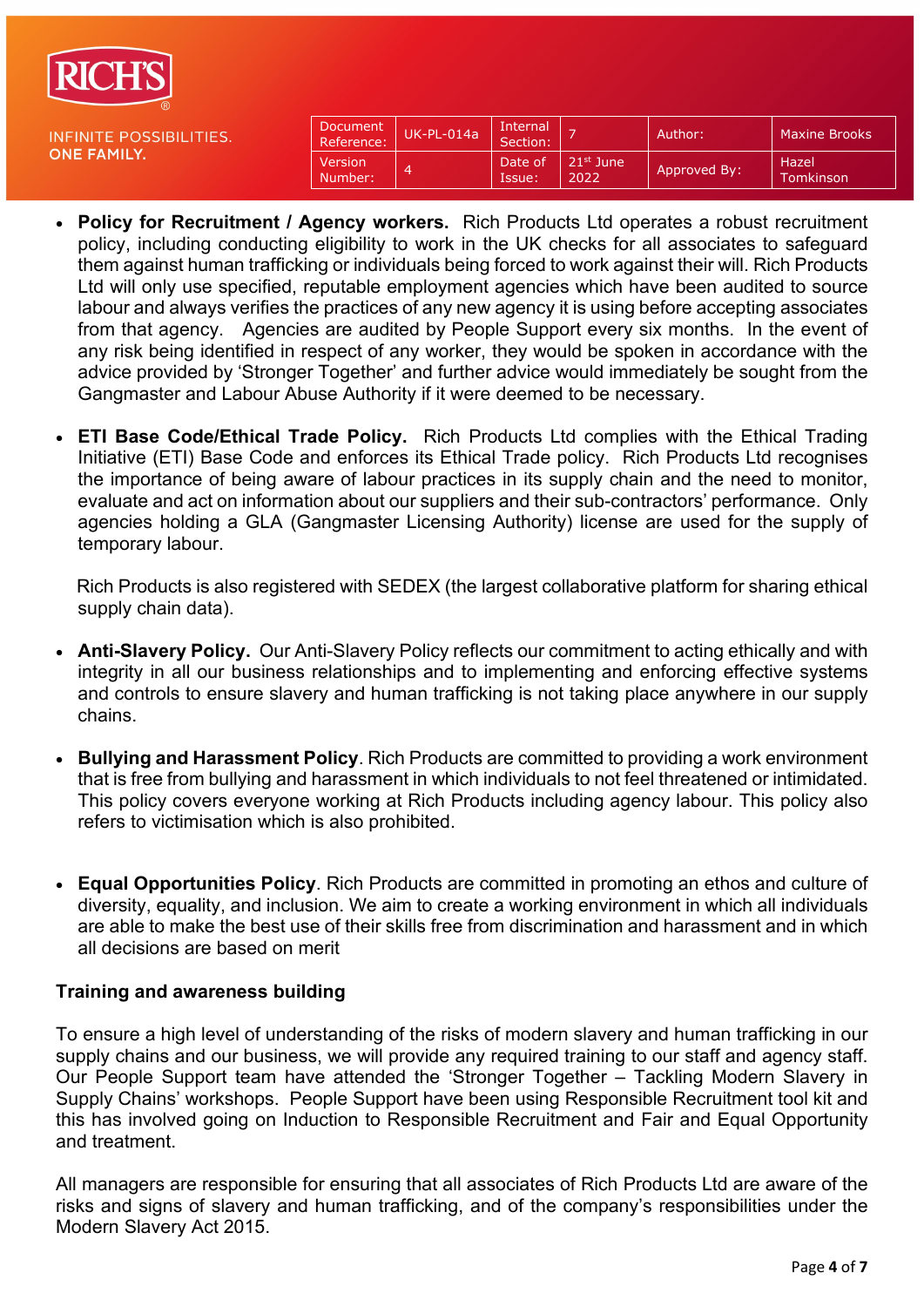

**INFINITE POS ONE FAMILY.** 

| SIBILITIES. | Document<br>Reference: | $UK-PL-014a$ | Internal<br>Section: |                               | Author:      | <b>Maxine Brooks</b> |
|-------------|------------------------|--------------|----------------------|-------------------------------|--------------|----------------------|
|             | Version<br>Number:     |              | Date of<br>Issue:    | 21 <sup>st</sup> June<br>2022 | Approved By: | Hazel<br>Tomkinson   |

#### **COVID 19 Responses**

**Supporting suppliers –** During this time, to prioritise our engagement with suppliers, where feasible, we have been honouring all supplier orders that have been in the system and in the scenario of late cancellations or orders that are no longer required, we have worked with those suppliers to ensure that the business impact for them has been kept to a minimum.Throughout this time, we have also increased our contact and maintained proactive regular communications with our account managers to keep abreast of any potential forthcoming issues.

Contracts have also been pushed out an extended where possible to accommodate any drops in demand and from a legal perspective we have been working on inserting a clause within our supply contracts so that we can protect ourselves as a business for any similar incidents that may occur in the future.

**Policies and procedures –** During this time, we continue to ensure that all our associates can access our policies and procedures with ease. Any adapted or new policies/procedures that are put in place are communicated to our associates as soon as possible can be found through the business intranet site or via a member of the People Support Team.

**Recruitment -** During this time, we are aware that any heightened demand may lead to vulnerable workers being exploited by third parties as a means to seek profit and so we continue to operate a robust recruitment policy/process and provide rigorous checks, including conducting eligibility for right to work in the UK, processing background checks and referencing for all new associates to safeguard them against human trafficking or individuals being forced to work against their will.

**Health and Safety of Workers and Emerging Risks -** Our Covid-19 risk assessment is reviewed on an ongoing basis to ensure we continue to minimise and prevent the spread of Coronavirus. All our risk assessments throughout the business are regularly reviewed to help us identify any emerging risks and consider which parts of the workforce may be particularly vulnerable. This approach has allowed us to react and mitigate these risks and avoid the spread of the virus amongst our associates through the following actions.

- Social Distancing Measures have been implemented throughout all our business premises involving the installation of new signage identifying clear 2m distancing
- All production associates have attended a full social distancing safety brief outlining the new PPE requirements and the new social distancing rules now in place.
- All associates undergo temperature checking upon arrival on site.
- All associates who are working onsite are provided with PPE, this includes being issued with a new face mask daily and also provided with their own full-face visor.
- Additional physical barriers have been installed where the 2m social distancing is difficult to maintain at all times
- The site is regularly deep cleaned by our own hygiene team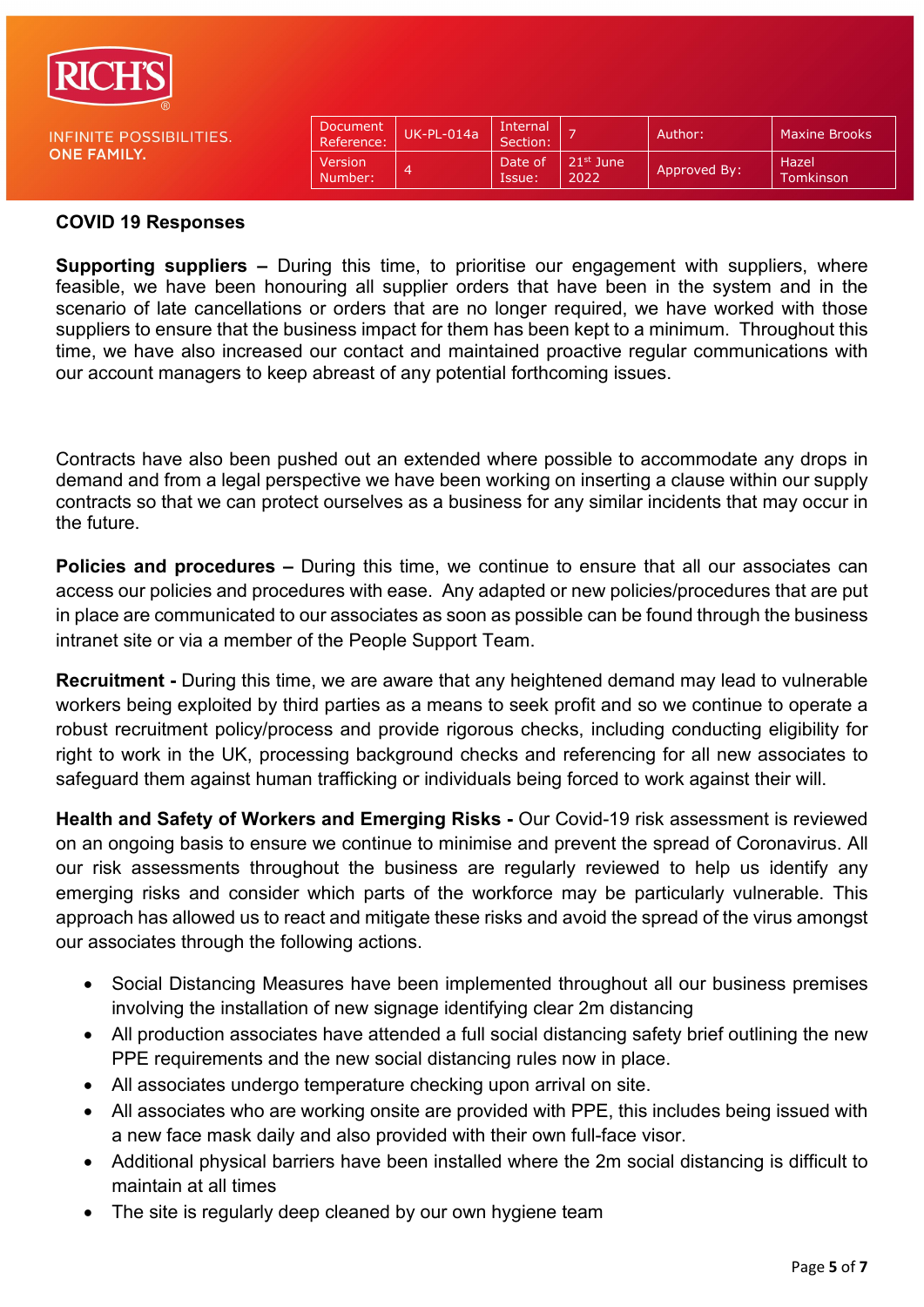

| Document<br>Reference: | $UK-PL-014a$ | Internal<br>Section: |                     | Author:      | <b>Maxine Brooks</b>  |
|------------------------|--------------|----------------------|---------------------|--------------|-----------------------|
| Version<br>Number:     | 4            | Date of<br>Issue:    | $21st$ June<br>2022 | Approved By: | . Hazel'<br>Tomkinson |

- Associates use different entrances/exits when changing over shifts to avoid any cross over and maintain the 2m social distancing rules
- Internal arrangements have already been executed i.e. increased awareness, promotion of good hygiene practices, posters, installation of new hand sanitisers dispensers etc. These are all measures we have taken within the workplace.
- Our office-based staff are currently operating on a working from home approach and any meetings that take place are done so online via video conferencing.
- A new Return to Work safety plan will be delivered to all office workers when the Government guidance changes, and they are allowed back onto the site
- Associates are asked to self-isolate for 10 days when either themselves or a close family member presents any symptoms
- Colleagues returning from travel, either business or personal, are being asked to work from home for 10 days irrespective of symptoms
- Those who are in self-isolation will receive either full pay or Statutory Sick Pay (where in the probationary period) with the 3-day waiting period being waved.
- Our COVID 19 Steering Committee meet weekly to discuss the ongoing situation where the Board of Directors are kept updated on emerging or heightened risks in which the business needs to react to mitigate the risk and spread of the virus amongst workers further.
- We are also working closely with our supply chain to ensure that they have equivalent plans in place, with clear visibility of any potential impacts.

Outside of these arrangements we also adhere and react in accordance with COVID-19: guidance for employers and businesses – GOV.UK

# **Approval for this statement**

This statement is made pursuant to section 54(1) of the Modern Slavery Act 2015 and constitutes our Group's slavery and human trafficking statement for the financial year ending 31 December 2021 and has been approved on the 21<sup>st</sup> June 2022 by Rich Products Ltd.'s Board of Directors, who review and update it annually.

# **Managing Directors Signature (UK and EME Region):**

Dentis 18